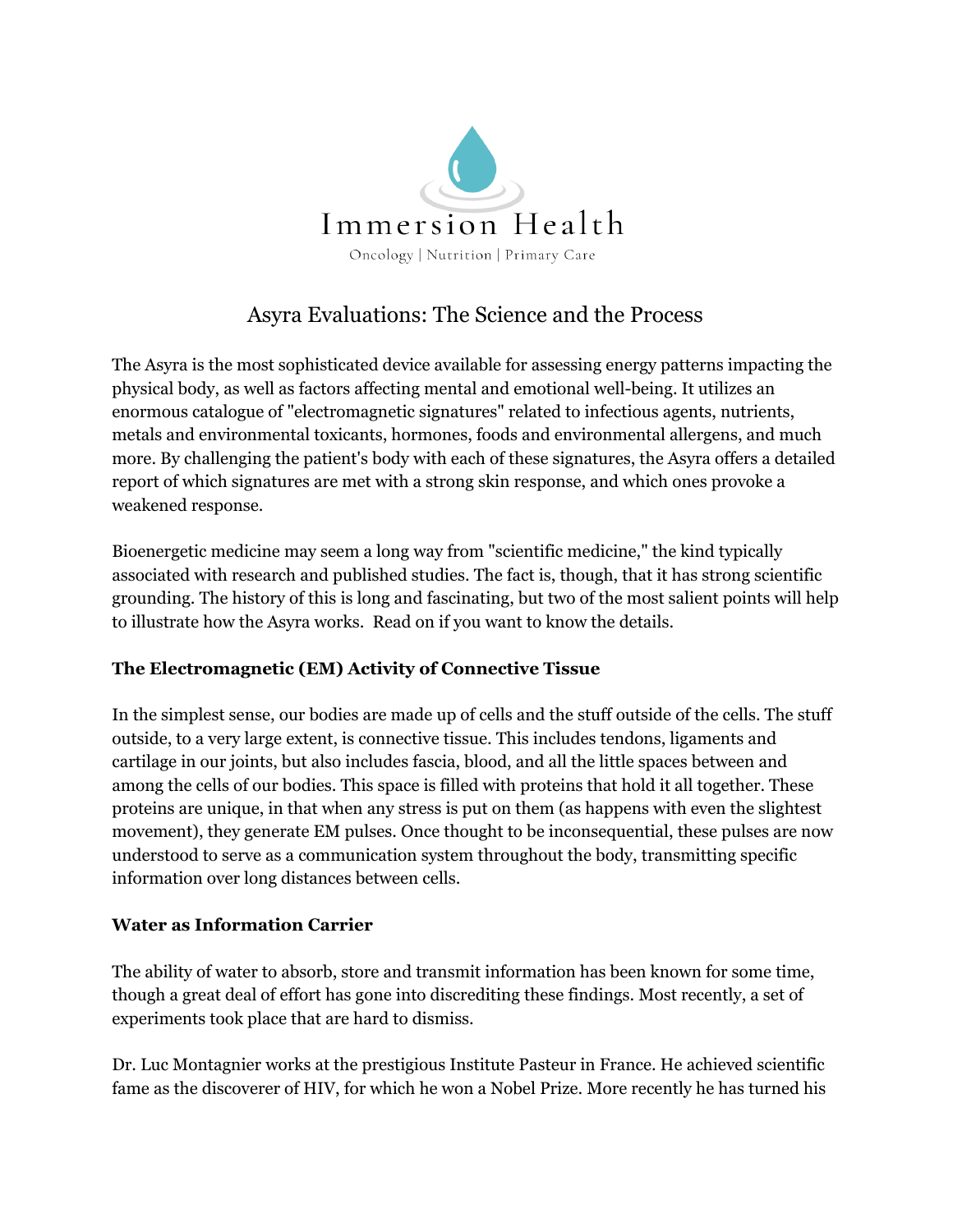attention to water and its ability to hold information. The experiments he performed and published are astounding in their implications, and were met with complete silence by the scientific community. He is not an easy one to dismiss as a fraud, so it is easier to ignore him. The experimental details are long and technical, but can be summarized this way:

Dr. Montagnier showed that water that contains DNA emits an electromagnetic "signature" signal, i.e. a signal that is unique to that specific DNA. That signal strengthens as the DNA becomes more and more dilute. Most importantly, the signal can be passed to pure water simply by placing the pure water next to the DNA water. After a short period of time, the pure water will emit the same electromagnetic "signature" as the DNA water, even though it contains no DNA!

## **Use In Medicine**

These two facts - the wide distribution of EM signals to carry information throughout our bodies, and the ability of water to absorb, store and transmit that information - are foundations of the growing field of bioenergetic medicine.

Dr. William Tiller pioneered work on bioenergetic medicine, publishing many studies on the effects of EM fields on the body and health. In some of the most fascinating, he showed that holding specific intentions in the mind can have measurable and beneficial effects on cells and bodies, even when those bodies are thousands of miles away!

Several others have joined Dr. Tiller in researching the effects of bioenergetics on living systems. Concurrently, researchers in other areas have continued to study the fascinating properties of water and its diverse (and thoroughly unexpected!) roles in the body, including the storage of information, and production of energy for use by our cells.

The Asyra brings all of this research and technology together. Just as DNA has information that is imparted to water, so do all nutrients, chemicals, hormones and even mental states and emotions have their own unique EM patterns that are imparted to the water that saturates our cells and tissues. Once the unique energy pattern of each one has been recorded and stored, that pattern can be "fed" back to the body. Using subtle changes in skin conductance as a gauge, each pattern can be categorized as beneficial, harmful, or neutral. Going one step further, the EM pattern of thousands of different supplements and therapies can be brought into this EM loop. Changes in skin conductance can, again, help determine which nutrients are most supportive for each specific individual tested.

Most importantly, once a set of beneficial energetic signatures has been identified, the Asyra will impart that wave pattern onto an iron coil at the base of a laser. When laser light is passed through an EM field, the light picks up an interference pattern that contains the information of that EM field. When that light then hits the body, the information is passed to the water of the cells and tissue.